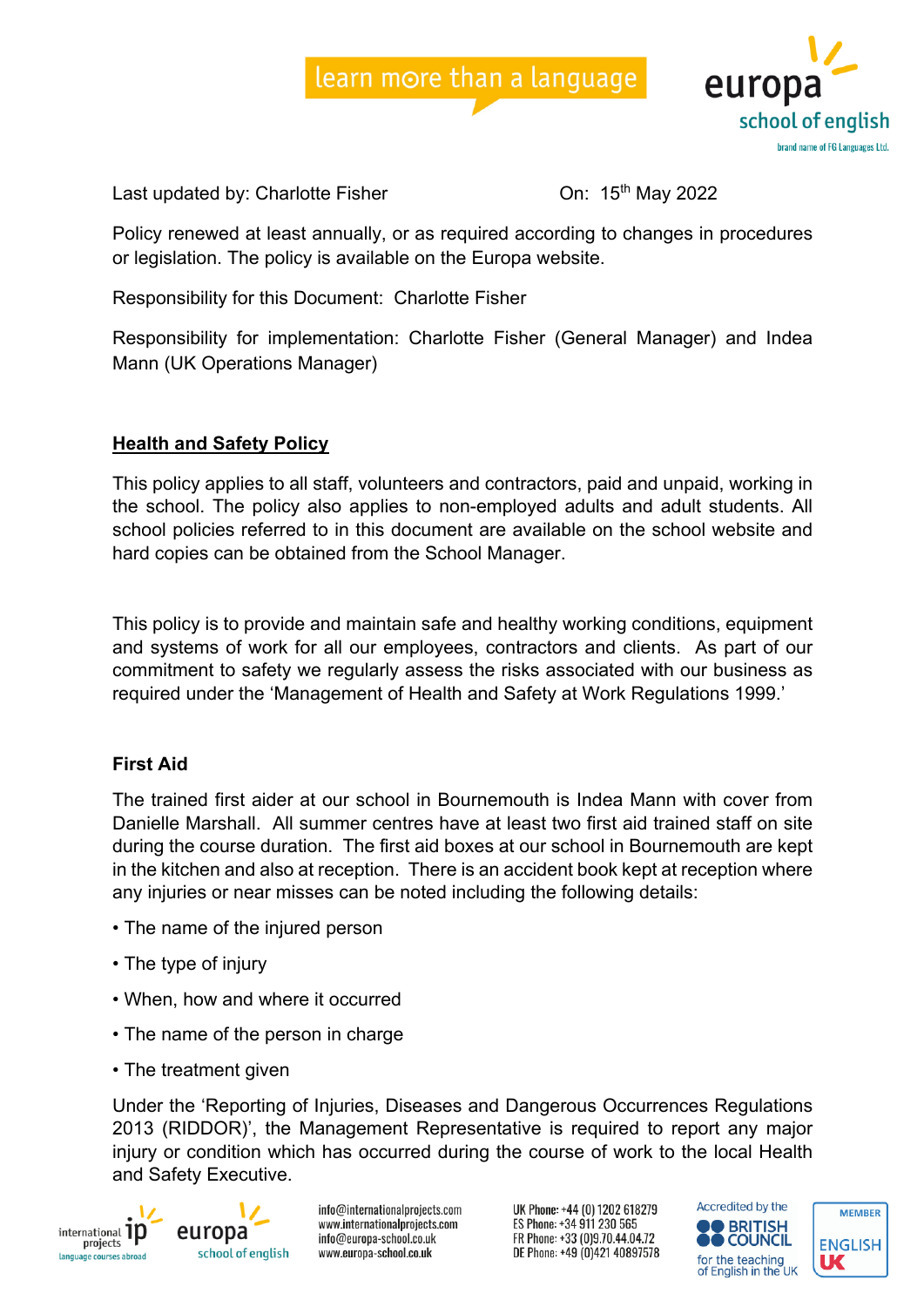



In an emergency an ambulance should be called (dial 999), or the injured person accompanied to the hospital A and E department by the quickest possible means.

## **Staff Responsibility:**

By law, all employees have the responsibility to cooperate with supervisors, managers and directors to achieve a healthy and safe workplace and to take reasonable care of themselves and others.

Whenever an employee or student notices a health or safety problem which they are not able to put right they must immediately inform one of the personsresponsible for the implementation of this policy, named above.

## **Students' Responsibility:**

It is the responsibility of our students to cooperate with the staff and management of the school to achieve a safe learning and working environment and to take reasonable care of themselves and others.

#### **Emergency Procedures**

There is a Crisis Management Policy which clearly explains actions to take in the event of a crisis such as a bomb threat. There are signs throughout the building detailing escape routes. The fire risk assessment is kept with the fire logbook at the fire alarm station. The fire marshal is Indea Mann.

Teachers are responsible for escorting the students off the premises along the escape route indicated on the classroom emergency notice. Once safely outside, the teacher of each class is responsible for checking the register to ensure that all students are safe. The teachers must report their findings to the fire marshal or the most senior person on site on the day of the incident.

#### **Escape Routes**

All emergency escape routes must be kept clear, unlocked and easily accessible at all times.

## **Emergency Drills**

Emergency drills are carried out at least once a year. The premises should be vacated promptly as specified in the emergency notice, and a note of the drill recorded.



europa school of english

info@internationalprojects.com www.internationalprojects.com info@europa-school.co.uk www.europa-school.co.uk

UK Phone: +44 (0) 1202 618279 ES Phone: +34 911 230 565 FR Phone: +33 (0)9.70.44.04.72 DE Phone: +49 (0)421 40897578



**MEMBER**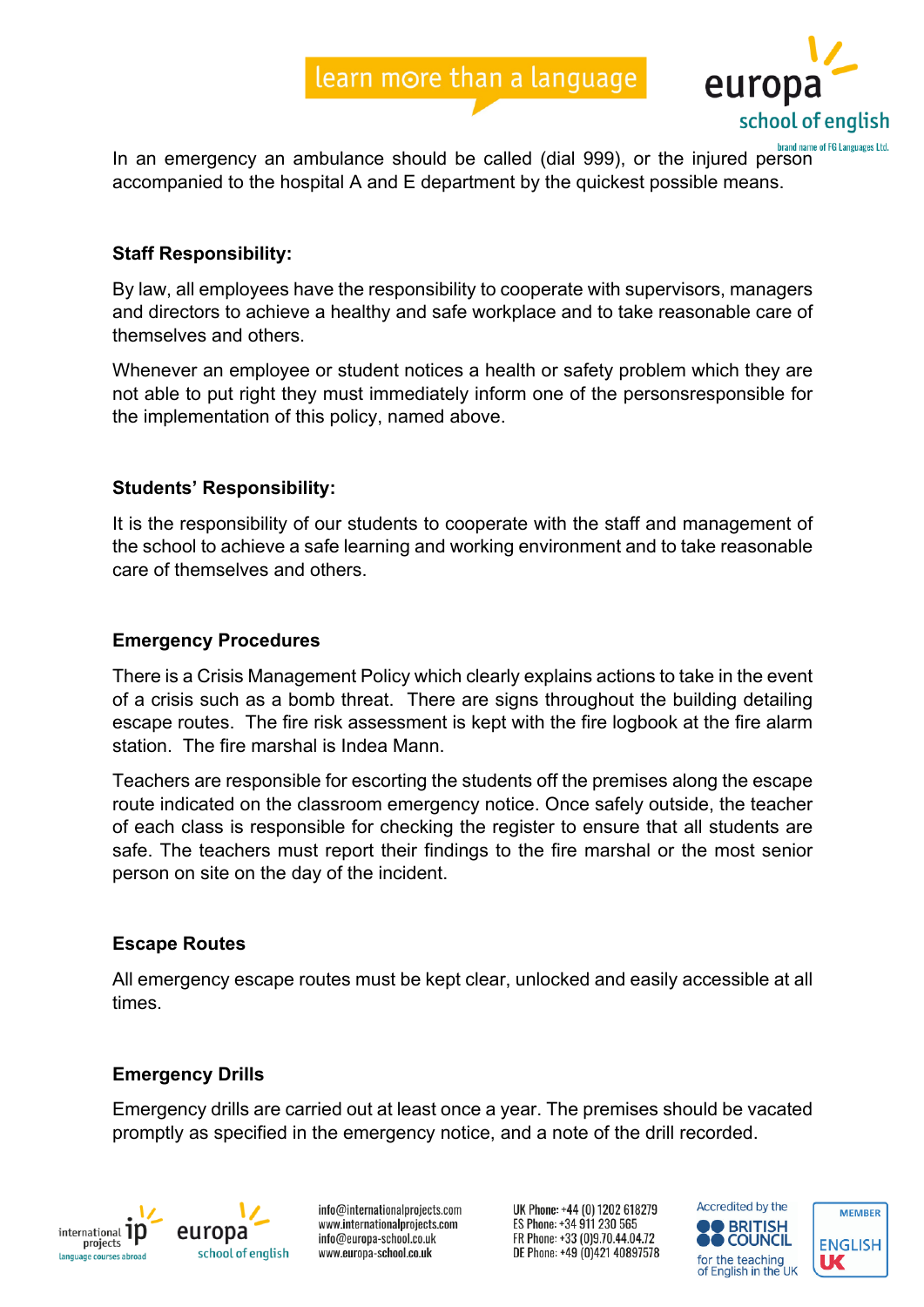## **Fire Extinguishers**

euror school of english

An external company manages all fire extinguishers and checks them annually. A record of all service dates is kept on each extinguisher and in a central register.

## **Fire Alarms**

The fire marshal ensures that the fire alarms are kept in working order at all times. The fire alarms are tested at a pre-arranged time each week and a record of the procedure kept by the fire alarm panel.

## **Contractors**

The safety of anyone visiting the premises is of paramount importance. All contractors will be made aware of any safety requirements or hazards when they visit the premises. This health and safety policy is available on request and is accessible on our website.

The Managing Director is responsible for ensuring that contractors carry out work on the premises at agreed specified times and that dangerous tools, materials, equipment and machines are not left unattended.

Staff must make the people responsible for this policy aware of any concerns they may have regarding the behaviour of students, visitors or contractors which may lead to a breach of this health and safety policy.

#### **Risk Assessments**

Risk Assessments form a large part of our health and safety measures at ESE. Our own internal risk assessments are carried out on all our premises, and for all our activities and trips. We also request risk assessments for any external contractors we may work with e.g. coach companies; but these are no replacement for our own. Risk assessments are treated as live documents with hazards noted and updated as and when staff see them during the course of their work and they are also updated annually as standard.

## **Cleaning**

All cleaning materials are kept in a locked storage cupboard and the cupboard is never left open while students are in the building. All waste paper, cardboard and any other flammable material is removed of and all waste is stored in a hygienic way until collection.





info@internationalprojects.com www.internationalprojects.com info@europa-school.co.uk www.europa-school.co.uk

UK Phone: +44 (0) 1202 618279 ES Phone: +34 911 230 565 FR Phone: +33 (0)9.70.44.04.72 DE Phone: +49 (0)421 40897578